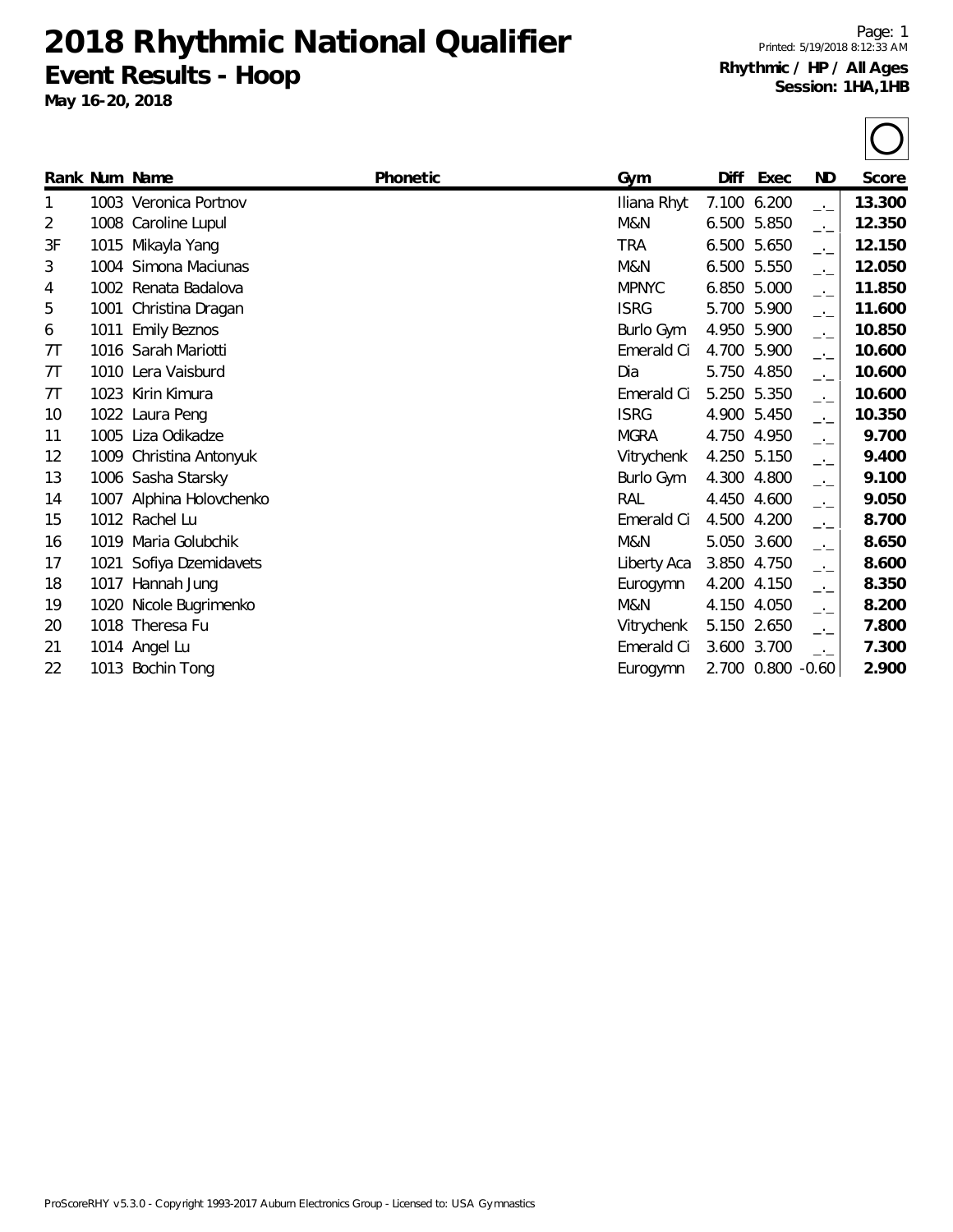**Event Results - Ball**

Page: 1 Printed: 5/19/2018 8:13:33 AM **Rhythmic / HP / All Ages Session: 1HA,1HB**

| _ ,<br>May 16-20, 2018 |  |                          |                 |              |             |               | Session: 1HA,1HB |  |  |
|------------------------|--|--------------------------|-----------------|--------------|-------------|---------------|------------------|--|--|
|                        |  |                          |                 |              |             |               |                  |  |  |
|                        |  | Rank Num Name            | <b>Phonetic</b> | Gym          | Diff Exec   | ND.           | Score            |  |  |
|                        |  | 1003 Veronica Portnov    |                 | Iliana Rhyt  | 6.250 6.900 | $\rightarrow$ | 13.150           |  |  |
| 2F                     |  | 1015 Mikayla Yang        |                 | <b>TRA</b>   | 6.850 6.000 |               | 12.850           |  |  |
| $\overline{2}$         |  | 1001 Christina Dragan    |                 | <b>ISRG</b>  | 5.100 6.150 | $\rightarrow$ | 11.250           |  |  |
| 3                      |  | 1016 Sarah Mariotti      |                 | Emerald Ci   | 5.050 6.000 | $\rightarrow$ | 11.050           |  |  |
| $\overline{4}$         |  | 1007 Alphina Holovchenko |                 | RAL          | 5.150 5.450 | $\rightarrow$ | 10.600           |  |  |
| 5                      |  | 1010 Lera Vaisburd       |                 | Dia          | 5.750 4.700 | $\rightarrow$ | 10.450           |  |  |
| 6                      |  | 1002 Renata Badalova     |                 | <b>MPNYC</b> | 4.900 5.500 |               | 10.400           |  |  |

| 2F  |      | 1015 Mikayla Yang        | TRA          | 6.850 6.000 |                   |           | 12.850 |
|-----|------|--------------------------|--------------|-------------|-------------------|-----------|--------|
| 2   |      | 1001 Christina Dragan    | <b>ISRG</b>  | 5.100 6.150 |                   | $-1$      | 11.250 |
| 3   |      | 1016 Sarah Mariotti      | Emerald Ci   | 5.050       | 6.000             | $-1$      | 11.050 |
| 4   |      | 1007 Alphina Holovchenko | RAL          | 5.150 5.450 |                   | $-1$      | 10.600 |
| 5   |      | 1010 Lera Vaisburd       | Dia          | 5.750 4.700 |                   | $-1$      | 10.450 |
| 6   |      | 1002 Renata Badalova     | <b>MPNYC</b> | 4.900       | 5.500             | $-1$      | 10.400 |
| 7   |      | 1021 Sofiya Dzemidavets  | Liberty Aca  | 3.900       | 6.300             | $-\cdot-$ | 10.200 |
| 8   |      | 1019 Maria Golubchik     | M&N          | 5.000       | 4.800             | $-1$      | 9.800  |
| 9   |      | 1009 Christina Antonyuk  | Vitrychenk   | 5.400       | 4.300             | $-1$      | 9.700  |
| 10  |      | 1018 Theresa Fu          | Vitrychenk   | 5.000       | 4.300             | $-1$      | 9.300  |
| 11  |      | 1020 Nicole Bugrimenko   | M&N          | 4.550       | 4.600             | $-1$      | 9.150  |
| 12  |      | 1023 Kirin Kimura        | Emerald Ci   | 4.600       | 4.250             | $-1$      | 8.850  |
| 13  |      | 1008 Caroline Lupul      | M&N          | 4.850       | 4.250             | $-0.30$   | 8.800  |
| 14T |      | 1004 Simona Maciunas     | M&N          | 5.300 3.300 |                   | $-1$      | 8.600  |
| 14T |      | 1005 Liza Odikadze       | <b>MGRA</b>  | 5.000 3.600 |                   | $-1$      | 8.600  |
| 16  | 1011 | <b>Emily Beznos</b>      | Burlo Gym    | 4.350       | 4.100             | $-1$      | 8.450  |
| 17  |      | 1022 Laura Peng          | <b>ISRG</b>  | 4.450 3.550 |                   | $-1$      | 8.000  |
| 18  |      | 1014 Angel Lu            | Emerald Ci   | 3.600       | 4.100             | $-1$      | 7.700  |
| 19  | 1017 | Hannah Jung              | Eurogymn     | 4.650       | 2.850             | $-1$      | 7.500  |
| 20  |      | 1012 Rachel Lu           | Emerald Ci   | 3.400 2.850 |                   | —'—       | 6.250  |
| 21  |      | 1013 Bochin Tong         | Eurogymn     | 3.250 2.800 |                   | $-1$      | 6.050  |
| 22  |      | 1006 Sasha Starsky       | Burlo Gym    |             | 2.750 2.800 -0.60 |           | 4.950  |
|     |      |                          |              |             |                   |           |        |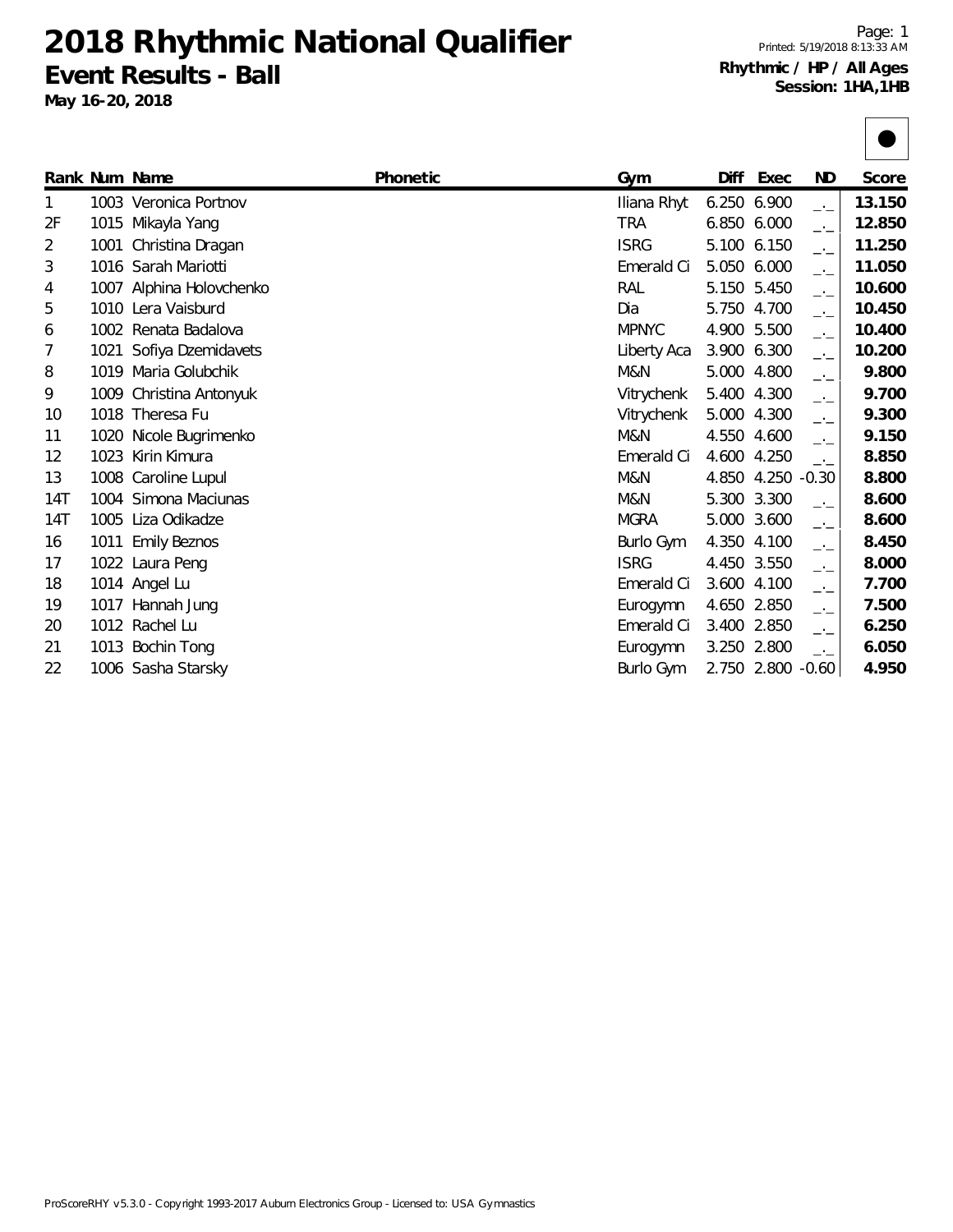**Event Results - Clubs**

**May 16-20, 2018**

Page: 1 Printed: 5/19/2018 1:17:27 PM **Rhythmic / HP / All Ages Session: 1HA,1HB**

|     |      | Rank Num Name            | Phonetic | Gym          | Diff  | Exec        | ND     | Score  |
|-----|------|--------------------------|----------|--------------|-------|-------------|--------|--------|
| 1.  |      | 1001 Christina Dragan    |          | <b>ISRG</b>  | 5.800 | 6.950       | $-1$   | 12.750 |
| 2   |      | 1003 Veronica Portnov    |          | Iliana Rhyt  | 6.550 | 5.800       | $-1$   | 12.350 |
| 3F  |      | 1015 Mikayla Yang        |          | <b>TRA</b>   | 6.000 | 5.050       | $-1$   | 11.050 |
| 3   | 1008 | Caroline Lupul           |          | M&N          | 6.000 | 4.800       | $\Box$ | 10.800 |
| 4   | 1020 | Nicole Bugrimenko        |          | M&N          | 5.300 | 5.250       | $\Box$ | 10.550 |
| 5   |      | 1021 Sofiya Dzemidavets  |          | Liberty Aca  | 5.200 | 5.100       | $-1$   | 10.300 |
| 6T  |      | 1002 Renata Badalova     |          | <b>MPNYC</b> | 4.900 | 5.250       | $\Box$ | 10.150 |
| 6T  |      | 1006 Sasha Starsky       |          | Burlo Gym    | 5.250 | 4.900       | $\Box$ | 10.150 |
| 8   |      | 1016 Sarah Mariotti      |          | Emerald Ci   | 4.850 | 5.150       | $\Box$ | 10.000 |
| 9Τ  | 1004 | Simona Maciunas          |          | M&N          | 5.550 | 4.400       | $-1$   | 9.950  |
| 9Τ  | 1009 | Christina Antonyuk       |          | Vitrychenk   | 5.400 | 4.550       | $ -$   | 9.950  |
| 11  |      | 1013 Bochin Tong         |          | Eurogymn     | 4.900 | 5.000       | $-1$   | 9.900  |
| 12  |      | 1012 Rachel Lu           |          | Emerald Ci   | 4.950 | 4.400       | $-1$   | 9.350  |
| 13T | 1011 | <b>Emily Beznos</b>      |          | Burlo Gym    | 5.200 | 4.100       | $-1$   | 9.300  |
| 13T |      | 1018 Theresa Fu          |          | Vitrychenk   | 5.250 | 4.050       | $-1$   | 9.300  |
| 15T |      | 1010 Lera Vaisburd       |          | Dia          | 5.650 | 3.300       | $ -$   | 8.950  |
| 15T | 1023 | Kirin Kimura             |          | Emerald Ci   | 4.500 | 4.450       | $ -$   | 8.950  |
| 17  | 1005 | Liza Odikadze            |          | <b>MGRA</b>  | 5.150 | 3.500       | $-1$   | 8.650  |
| 18  |      | 1019 Maria Golubchik     |          | M&N          | 4.100 | 4.500       | $-1$   | 8.600  |
| 19  |      | 1007 Alphina Holovchenko |          | RAL          | 5.050 | 3.400       | $-1$   | 8.450  |
| 20  |      | 1017 Hannah Jung         |          | Eurogymn     | 4.750 | 3.150       | $ -$   | 7.900  |
| 21  |      | 1014 Angel Lu            |          | Emerald Ci   | 4.600 | 2.750       | $ -$   | 7.350  |
| 22  |      | 1022 Laura Peng          |          | <b>ISRG</b>  |       | 4.350 2.800 | $-1$   | 7.150  |